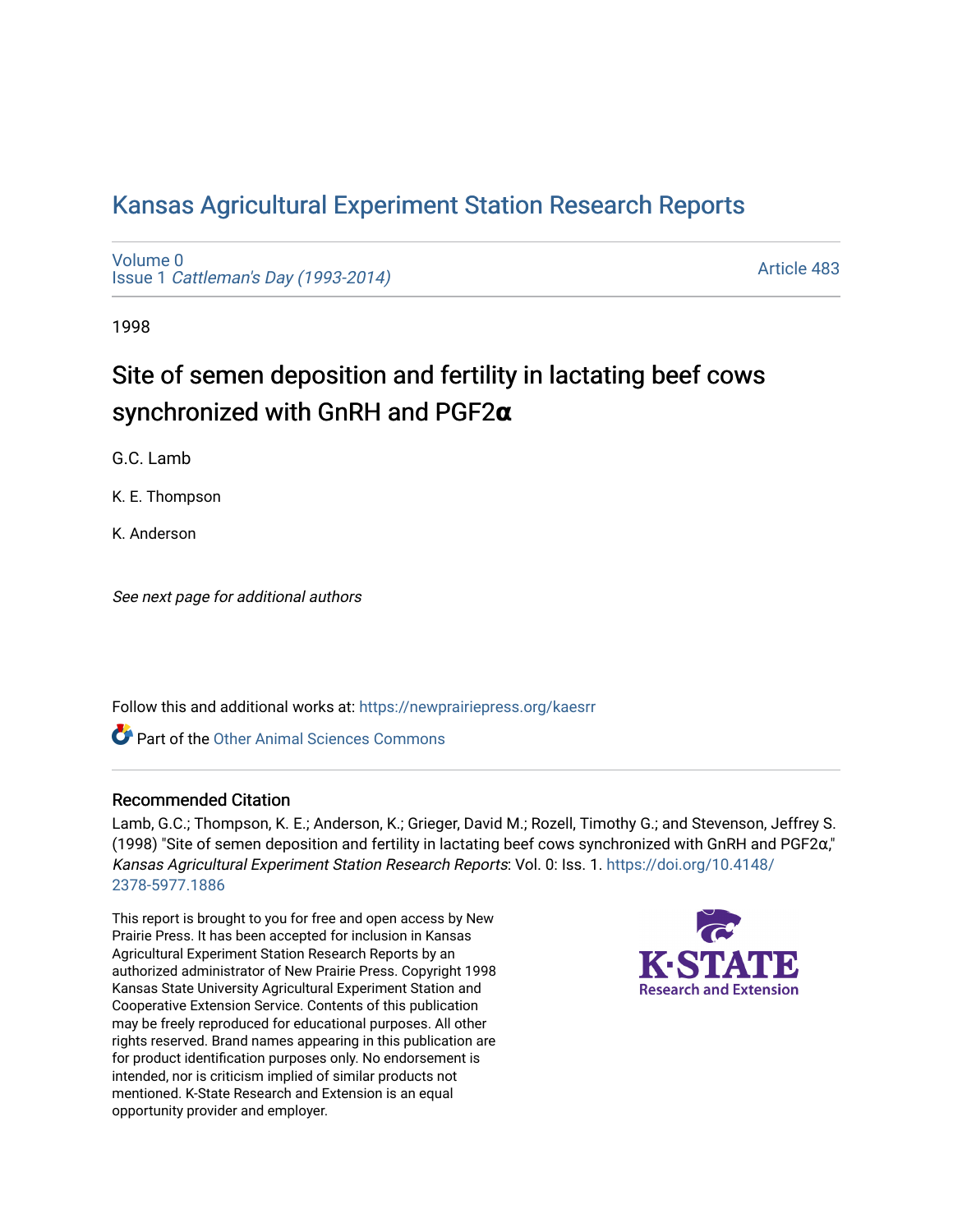## Site of semen deposition and fertility in lactating beef cows synchronized with GnRH and PGF2**α**

#### **Abstract**

Our objective was to determine the effect of site of semen deposition on pregnancy rate in beef cows inseminated at a fixed time or after observed estrus. Cows were synchronized with a combination of gonadotropin-releasing hormone (GnRH) prostaglandin-F α (PGF). GnRH was injected 7 days before PGF (day 0; first of breeding season). The trial was conducted at two locations, one in Kansas (147 cows) and one in Colorado (313 cows). At each location, cows were assigned to be inseminated after observed estrus (ESTRUS-AI) or at a fixed time (TIMED-AI). Within these two groups, cows either were inseminated in the uterine body (BODY-bred) or in both uterine horns (HORN-bred). Cows in the ESTRUS-AI group were observed for estrus each morning and evening until day 5 afterPGF and then inseminated 12 hr after first detected estrus. Cows in the TIMED-AI group received a second dose of GnRH on day 2 and were inseminated at that time (48 to 56 hr after PGF). Heat response, AI conception rate, and pregnancy rate were analyzed for BODY-bred and HORN-bred cows within each treatment at each location. No differences in these variables occurred between locations, so the results were combined. Within the ESTRUS-AI group, neither conception rate (70% vs. 73%) nor pregnancy rate (39% vs. 40%) was different between BODY-bred and HORN-bred cows respectively. Pregnancy rate within the TIMED-AI group tended (P=.09) to be greater for BODY-bred (53%) compared to HORN-bred (42%) cows. When BODY-bred and HORN-bred treatments were combined, the pregnancy rate of TIMED-AI cows (48%) tended (P=.07) to be greater than that of ESTRUS-AI cows (39%). Timed-insemination resulted in a greater pregnancy rate than inseminating cows according to estrus. No advantage was seen in conception rates when semen was deposited in the uterine horns compared to the uterine body.

#### Keywords

Kansas Agricultural Experiment Station contribution; no. 97-309-S; Report of progress (Kansas State University. Agricultural Experiment Station and Cooperative Extension Service); 804; Cattlemen's Day, 1998; Beef; AI; Timed insemination; Horn breeding; Estrous synchronization; Cows

#### Creative Commons License



This work is licensed under a [Creative Commons Attribution 4.0 License](https://creativecommons.org/licenses/by/4.0/).

#### Authors

G.C. Lamb, K. E. Thompson, K. Anderson, David M. Grieger, Timothy G. Rozell, and Jeffrey S. Stevenson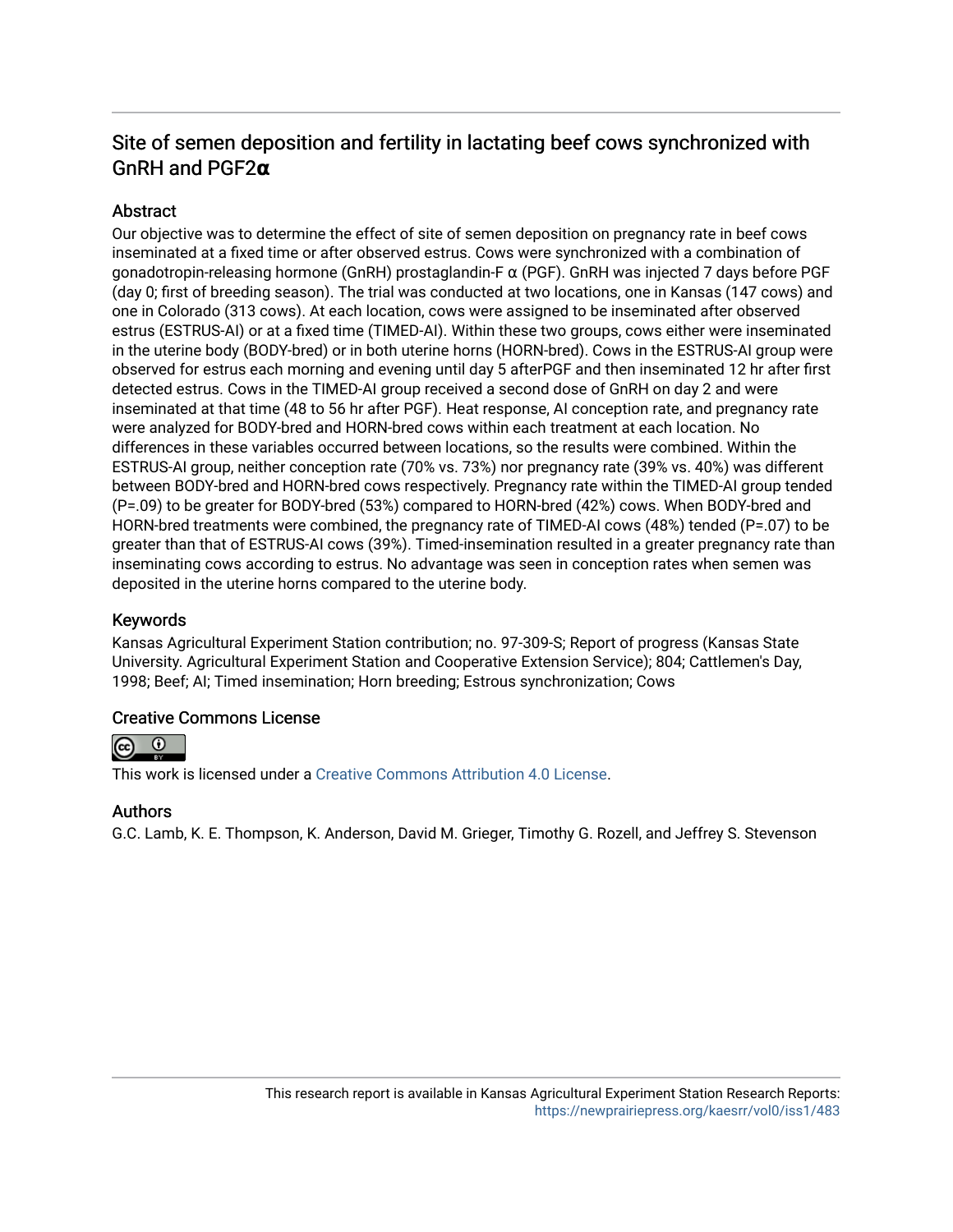### **SITE OF SEMEN DEPOSITION AND FERTILITY IN LACTATING BEEF COWS SYNCHRONIZED WITH GNRH AND**  $\mathrm{PGF}_{2\alpha}^{-1}$

*D. M. Grieger, G. C. Lamb, T. G. Rozell, K. E. Thompson, J. S. Stevenson, and K. Anderson* **<sup>2</sup>**

#### **Summary**

of site of semen deposition on pregnancy rate TIMED-AI group tended  $(P=.09)$  to be in beef cows inseminated at a fixed time or greater for BODY-bred (53%) compared to after observed estrus. Cows were HORN-bred (42%) cows. When BODY-bred synchronized with a combination of and HORN-bred treatments were combined, gonadotropin-releasing hormone (GnRH) and the pregnancy rate of TIMED-AI cows prostaglandin- $F_2$  alpha (PGF). GnRH was (48%) tended (P=.07) to be greater than that injected 7 days before PGF (day 0; first day of ESTRUS-AI cows (39%). Timed-insemiof breeding season). The trial was conducted nation resulted in a greater pregnancy rate at two locations, one in Kansas (147 cows) than inseminating cows according to estrus. and one in Colorado (313 cows). At each No advantage was seen in conception rates location, cows were assigned to be insemi- when semen was deposited in the uterine nated after observed estrus (ESTRUS-AI) or horns compared to the uterine body. at a fixed time (TIMED-AI). Within these two groups, cows either were inseminated in (Key Words: AI, Timed Insemination, Horn the uterine body (BODY-bred) or in both Breeding, Estrous Synchronization, Cows.) uterine horns (HORN-bred). Cows in the ESTRUS-AI group were observed for estrus each morning and evening until day 5 after PGF and then inseminated 12 hr after first The optimal site of semen deposition for detected estrus. Cows in the TIMED-AI artificial insemination (AI) of cattle is the group received a second dose of GnRH on body of the uterus. However, with the recent day 2 and were inseminated at that time (48 advances in breeding at a fixed time after to 56 hr after PGF). Heat response, AI synchronization with GnRH and prostaglanconception rate, and pregnancy rate were din (PGF), we questioned whether the depoanalyzed for BODY-bred and HORN-bred sition of semen into each uterine horn might cows within each treatment at each location. improve conception. Therefore, our objec-No differences in these variables occurred tive was to determine if the site of semen between locations, so the results were com- deposition would affect pregnancy rates in bined. Within the ESTRUS-AI group, nei- beef cows time-bred after being synchronized ther conception rate (70% vs. 73%) nor with a GnRH-PGF system

Our objective was to determine the effect respectively. Pregnancy rate within the of ESTRUS-AI cows (39%). Timed-insemipregnancy rate (39% vs. 40%) was different between BODY-bred and HORN-bred cows,

#### **Introduction**

Sincere appreciation is expressed to Rezak Land & Livestock Co., Onaga, Kansas and <sup>1</sup> Lindner Ranches, Durango, Colorado.

<sup>&</sup>lt;sup>2</sup> Current address: Y Cross Ranch, Horse Creek, Wyoming.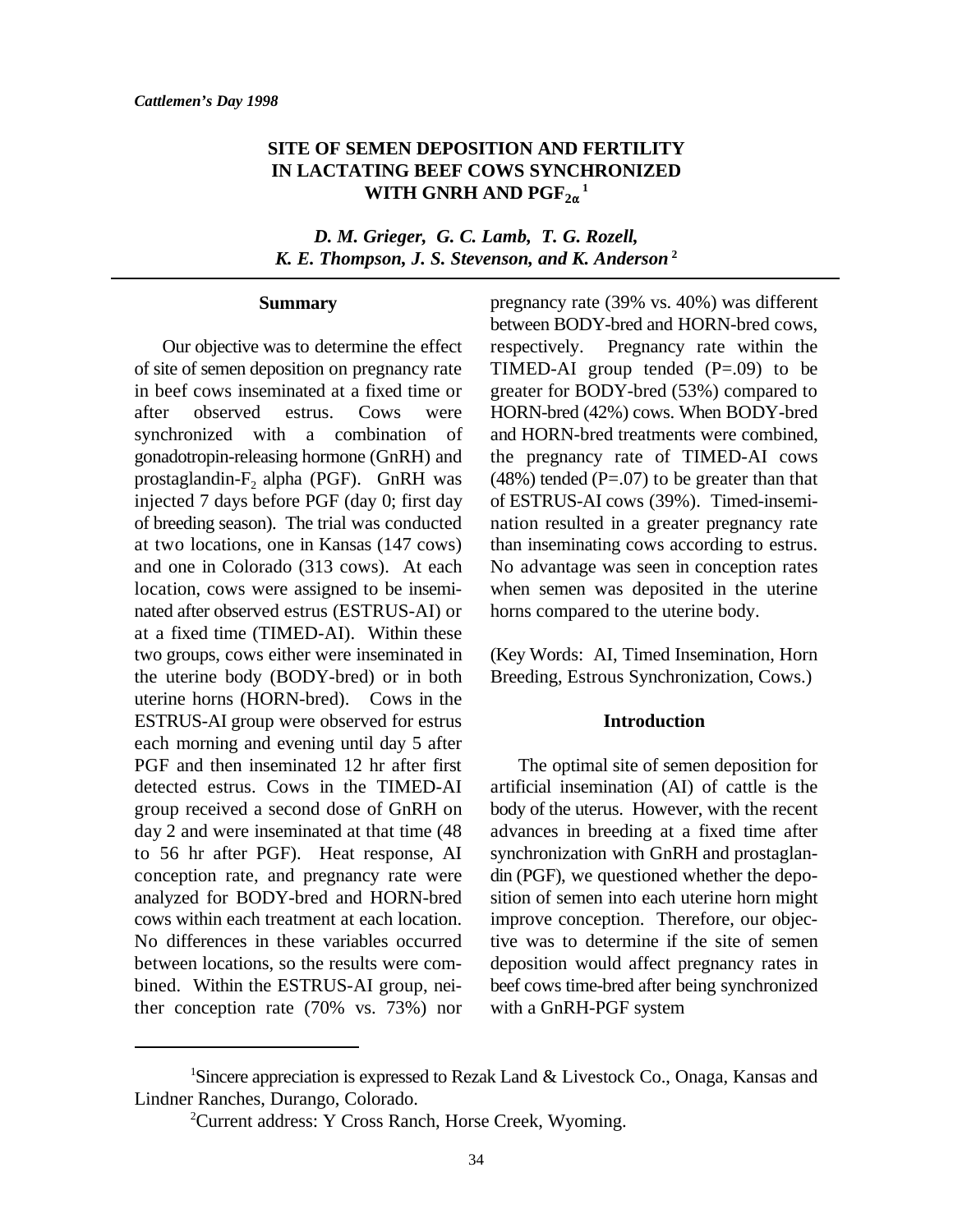#### **Experimental Procedures Results and Discussion**

postpartum lactating beef cows on a ranch in (53%) in the ESTRUS-AI group were ob-Kansas (n=147) and a ranch in Colorado served in estrus and inseminated and 28  $(n=313)$ . At each location, cows were as- conceived  $(72%)$ , resulting in a pregnancy signed to be inseminated after observed estrus rate of 38% (28 of 74). This did not differ (ESTRUS-AI) or at fixed time (TIMED-AI). from the pregnancy rate of 44% (32 of 73 The experimental design is shown in Figure 1. cows) obtained in the TIMED-AI group at Cows in the ESTRUS-AI group were given the Kansas ranch. 100 µg of GnRH (Fertagyl®) at day  $-7$ . On day 0 (first day of the breeding season), these At the Colorado location, 91 of 163 cows cows were given 25 mg of PGF (Lutalyse<sup> $\degree$ )</sup> and then observed for estrus each morning served in estrus and inseminated and 65 and evening until day 5. Cows observed in conceived (71%), resulting in a 40% pregestrus were inseminated 12 hr later. Cows in nancy rate. This was not statistically different the TIMED-AI group also were given GnRH than the 49% (74 of 150) pregnancy rate of at day –7 and PGF at day 0 but then received cows in the TIMED-AI group at this locaa second dose of GnRH on day 2 and were tion. inseminated at that time (48 to 56 hr after PGF). All cows in the TIMED-AI group Because no statistical differences ocwere inseminated, whereas only cows curred between locations in heat response, showing estrus were inseminated in the conception rate, or pregnancy rate, these data ESTRUS-AI group. At AI, semen was were combined (Table 1). Within the placed in the uterine body (BODY-bred) or in ESTRUS-AI cows, no differences in concepboth uterine horns (HORN-bred). In tion rate (70% vs. 73%) or pregnancy rate BODY-bred cows, the entire contents of the (39% vs. 40%) were detected, whether straw were deposited in the uterine body just BODY-bred or HORN-bred. In the TIMEDpast the internal os of the cervix. In HORN- AI group, the pregnancy rate tended  $(P=.09)$ bred cows, one half of the semen was depos- to be higher for BODY-bred cows (53%) ited 2 to 3 inches deep into one uterine horn. than for HORN-bred cows (42%). There-The AI gun then was pulled back and inserted fore, horn breeding in this study did not 2 to 3 inches deep into the opposite horn, increase fertility and may have been detrimenwhere the remaining semen was deposited. tal. When the results for HORN-bred and All inseminations at each ranch were divided BODY-bred cows were combined, the pregequally between two technicians. Heat re- nancy rate tended  $(P=.07)$  to be greater for sponse, AI conception rate, and pregnancy TIMED-AI cows (48%) than for ESTRUSrate were analyzed for BODY-bred and AI cows (39%). HORN-bred cows within each treatment at each location. Conception rates were deter- To summarize, these results indicate no mined by intrarectal ultrasonography at 30 to clear advantage to horn-breeding cows,

The experiment was conducted in At the Kansas location, 39 of 74 cows

 $(56\%)$  in the ESTRUS-AI group were ob-

50 days postbreeding. whether inseminated at a fixed time or afterdetected estrus. These results indicate a potential increase in pregnancy rate with fixed-timed AI after a GnRH-PGF-GnRH estrus-synchronization program, compared to